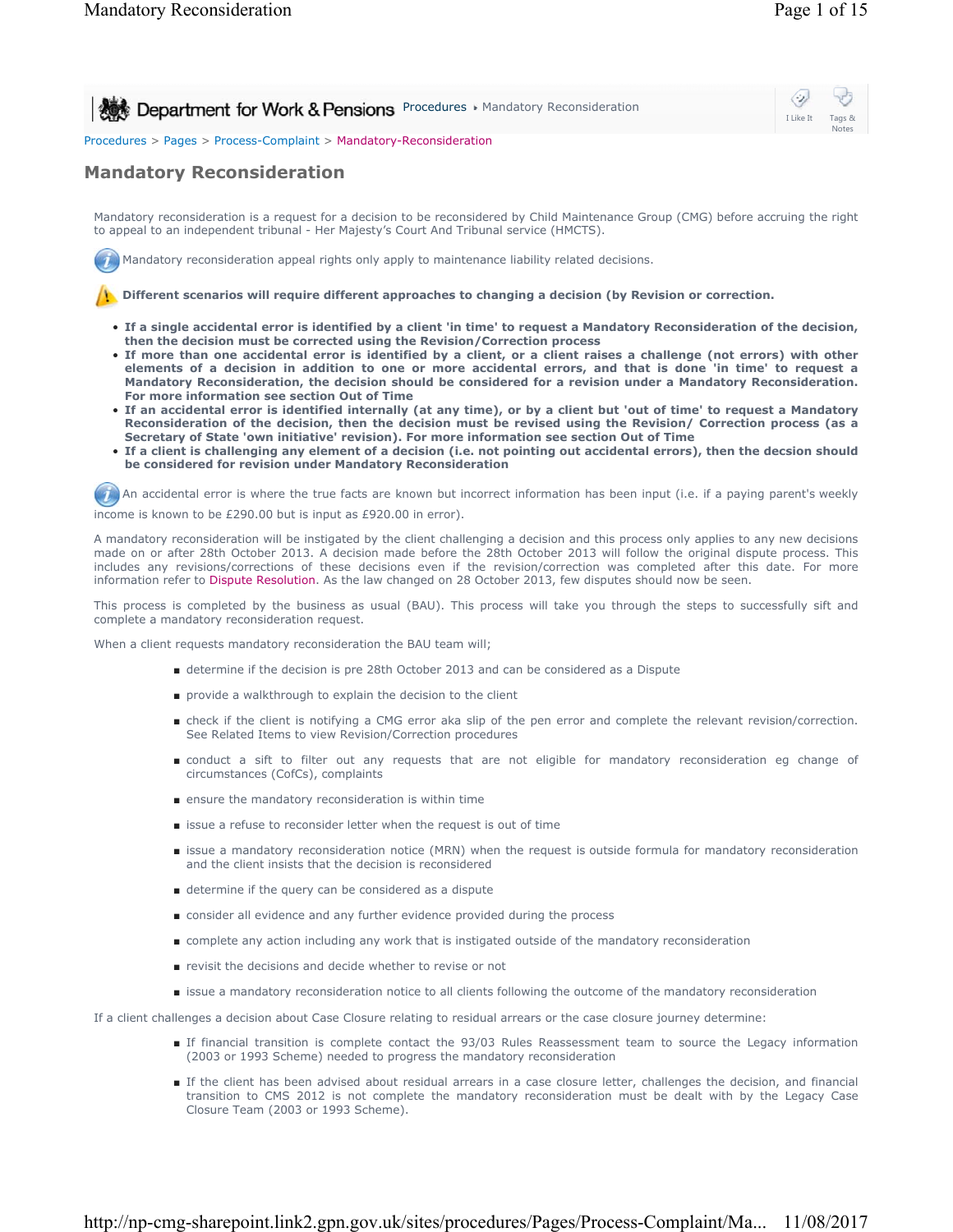■ If the client has an open mandatory reconsideration with both Legacy (2003 or 1993 Scheme) and CMS 2012 then the caseworkers dealing with the scheme specific challenges should liaise internally to ensure all the client's issues are being worked through and the best customer service is provided across the two schemes.

For more information refer to the Policy, Law and Decision Making Guidance

When speaking to clients always use the new terminology. For more information refer to Terminology Changes.

## **Mandatory reconsideration request received**

**This procedure is for decisions calculated on or after 28th October 2013. It does not apply to revisions of decisions where the original calculated date was pre 28/10/13.**

 Mandatory reconsideration can not be considered until the new decision letters have been received by the client. This ensures that the client has all of the legal information included in the letter and that all parties in the case have been informed of the decision made on the case. If you contact a client to inform them of a new decision and they wish to challenge it, you would need to advise them to wait until the letters have been received for the above reasons.

 $\bullet$  If you have come to this procedure as a result of sign posting from Effective Date - Client Challenge, an incident needs to be raised to obtain case specific action. For more information refer to Incident Management - Manage Incident Locally.

Mandatory reconsideration appeal rights only apply to maintenance liability related decisions.  $\overline{u}$ 

For more information on Mandatory reconsideration, refer to policy, law and decision making guidance.



For a list of resolution codes available to enable you to complete the SR correctly, refer to procedural exceptions -**Resolution Codes.**

If a client challenges a decision about case closure relating to residual arrears or the case closure journey refer to procedural exceptions - **Case Closure Mandatory Reconsideration**

- 1. (1) When client contact is made to challenge a decision made on or after 28th October 2013, a Transitioned Case Check must be completed. Select the **paying parent surname** and then select the **More Info** tab and check the **Transition date** and **NRP Case Group Look Up** fields. Where both fields show:
	- **Transition date** = Any date before 30/06/2014
	- **NRP Case Group Look Up** = Reactive Transition with Pause

Go to the **procedural exceptions** tab and complete the steps for **Transitioned case group - Initial effective date check.**

- 2. When client contact is made to challenge a decision made on or after 28th October 2013, discuss with the client how CMG came to the original decision, explaining how and why dates and evidence were considered in the process.
- 3. Where a request has been made in writing, you must attempt to call the client as many times as necessary, at all different times of the day, until you are satisfied that to continue call attempts will delay progression of the case. If phone contact is not possible issue **CMSL5511** via a general enquiry service request (SR). Link this SR to the case:
	- **Process = Manage Inbound Call**
	- **Area = General Enquiry**
	- Sub Area = General Enquiry

Set the SR to **In Progress** and create a new activity, this will create a **Call Inbound** activity. Tick the **Global Flag** field then change the **Type** field to **Letter Outbound.**

When creating the general enquiry SR, remember to assign it to the correct case.

- 4. When the client accepts the explanation of the decision, no further action is required. Update the **Case Notes**. Notes must be comprehensive and detail everything that was discussed as they may be needed as the basis of a MR/appeal at a later date. No further action needs to be taken.
- 5. When the client does not accept the explanation of the decision check to see if the client is;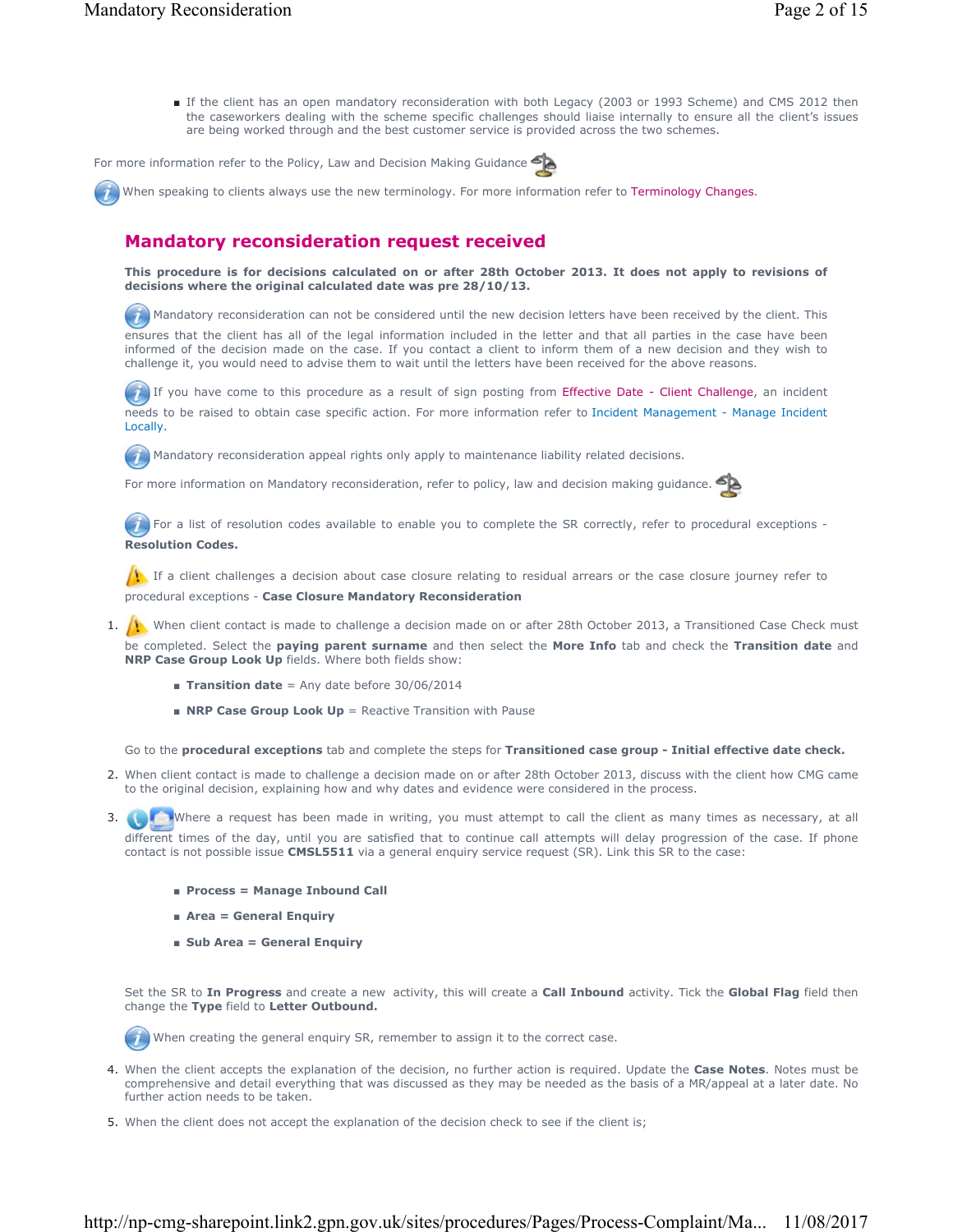- Notifying an accidental error see Related Items to view Revision/Correction procedures
- Raising a complaint. In the case where the client is disputing a decision and making a complaint eg about customer service received. The challenge on decision would be dealt with in parallel with the dissatisfaction. Go to **step 6.**
- Notifying a new change of circumstances (CofC). For a new CofC a change that occurred after the original decision effective date - follow the relevant CofC procedure. If it isn't a new CofC, determine if the decision was calculated pre or post 28/10/13. Go to **step 7.**
- Where the client does not accept the explanation of the decision, is not notifying a CofC and is not solely complaining go to **step 8**.

### **Client is complaining (instead of MR or as well as MR)**

6. Check to see if the client is raising a complaint. For more information refer to Complaint/Dissatisfaction - Log. Update Case **Notes**. Notes must be comprehensive and detail everything that was discussed as this may be needed as the basis of a MR/appeal at a later date. In the case where the client is disputing a decision and making a complaint eg about customer service received. The challenge on decision would be dealt with in parallel with the dissatisfaction and the filter process continued.

### **Change of circumstances is notified**

7. Check to see if the client is notifying a change of circumstances (CofC). For a new CofC follow the relevant CofC procedure in related items. Update **Case Notes**. Notes must be comprehensive and detail everything that was discussed as they may be needed as the basis of a MR/appeal at a later date. If it isn't a new CofC, determine if the decision was notified pre or post 28/10/13.

### **Client does not accept original decision explanation**

- 8. Determine the original calculated date. This is vitally important as pre and post lead to different outcomes. Ensure that you are looking at the original calculated date where a revision/correction has been actioned.
	- For pre 28/10/13 decisions, you need to raise a **Disputes** SR. for more information refer to Dispute Resolution.
	- For post 28/10/13 decisions, you will continue the filter process from **step 9**.

## **Out of Time**

For more information on Mandatory Reconsideration, refer to policy, law and decision making guidance.



- 9. For a challenge on a decision to be valid it must be received within the time period allowed. The time limit for a challenge on decision is within 30 days plus two days posting from the date of notification of the challenged decision. The notification date can be found by querying outbound correspondence SRs. A time limit does not apply when the revision/correction is required because of:
	- An official error revision/correction see Related Items to view Revision/Correction procedures
	- Misrepresentation of or failure to disclose relevant information by a party of the maintenance case and the new calculation would be to the detriment of the party who misrepresented or failed to disclose
	- A batch error in sending out the calculation letters lead to the client being provided with an incorrect effective date. For more information refer to Effective Date - Client Challenge

### **Challenge on decision period**

10. The challenge on decision period begins on the day following the date of notification. The challenge on decision period must be extended by one day unless the caseworker is absolutely certain that a notification was posted on a particular date. This also applies to applications for appeal.

### **Challenge on decision received outside of 30 days plus two days posting**

- 11. If a challenge on a decision is received outside 30 days plus two days posting of notification of the decision, it will only be accepted if special circumstances for delay can be established.
	- special reasons which are wholly exceptional and relate to the history or facts of the case, e.g. the client may have been away when the decision was notified
	- special reasons which have existed throughout the period commencing one day after the one month period and ending on the day the application is made, e.g. the client has been in hospital during this period
	- special reasons which carry sufficient weight, e.g. lack of understanding of the law is not a sufficient reason but a client being in hospital is
	- on active duty with no active representative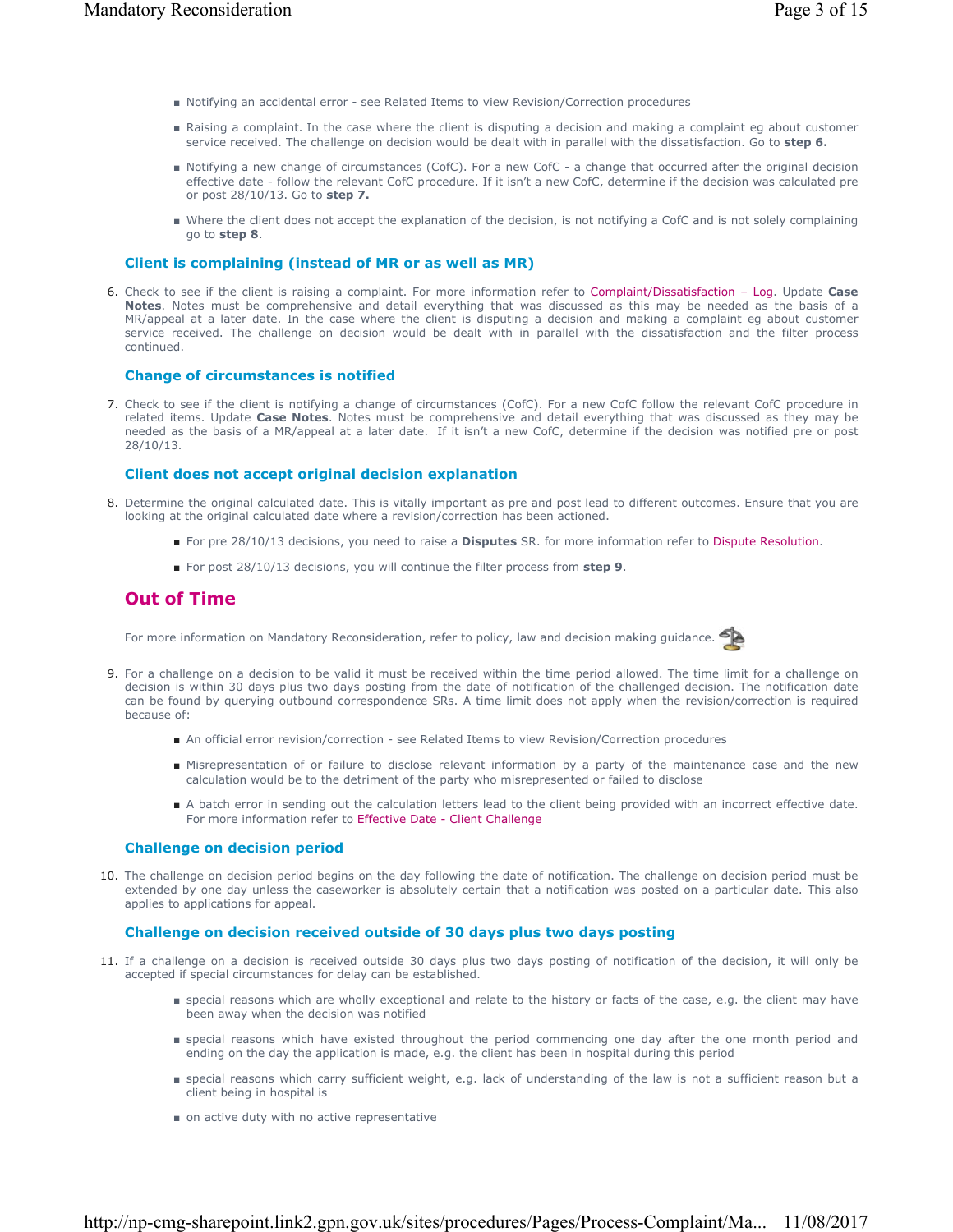- postal strike
- residence abroad

As a general rule, the later the challenge on decision request is received, the stronger the reason must be for acceptance of the late application.

- 12. When the challenge on a decision is
	- in time, you will continue the filter process from step 15
	- not in time, go to Out Of Time
- Where no indication as to why the late challenge has been received, you must attempt to call the client in order to determine 13. why the request for reconsideration is late.
- 14. Once a reason has been given, use the criteria in the bullets above to make a decision as to whether or not the reason for lateness is acceptable.

### **Variation**

- 15. Determine if the query relates to a Variation where that Variation request is within one month of a new calculation. The BAU process needs to be followed where information has been provided for a variation for the following;
	- Special Expenses
	- Additional Income
	- Property Or Capital Transfers (POCT)

For more information refer to Variation - Additional Income or Variation - Special Expense.

Where the query relates to a challenge of a variation decision go to **Valid Mandatory Reconsideration**. For more information refer to the Mandatory Reconsideration Flow Charts in policy, law and decision making guidance

# **Outside Formula**

For more information on Mandatory reconsideration, refer to policy, law and decision making guidance.



- 16. Check the decision the client disagrees with. The decision is not Outside Formula when the client is querying any aspect of the liability decision. The decision is Outside Formula if the disagreement is with one of the following;
	- Residence abroad
	- Arrears
	- Collection Schedule
	- DEO
	- Paternity
	- Deduction Order
	- Liability Orders and other court based enforcement actions
	- Something which is not related to calculating the weekly maintenance liability

This list is not exhaustive.

When the decision is not Outside Formula, go to **Valid Mandatory Reconsideration**. When the decision is Outside Formula, go 17. to **Outside Formula**.

### 'Slip of the Pen' Errors – Light Touch

For more information on Mandatory reconsideration, refer to policy, law and decision making guidance.



Where a client notifies us of an error and you recognise that there has been a genuine 'slip of the pen' error, you can put the decision right rather than handing the case off to an MR trained colleague. This is called 'light touch'. Where a single slip of the pen error is identified, there is no need to reconsider the whole decision. However, if more than one issue is raised by the client, regardless of whether or not those are identified as slip of the pen errors, the light touch approach is not appropriate. Where light touch is applied, the other party will not be contacted for further evidence. If either party challenges the amended decision, the decision will be subject to a full Mandatory Reconsideration review. Light touch will only be applied if a client challenges a decision and one of the following provides evidence of a 'slip of the pen' error: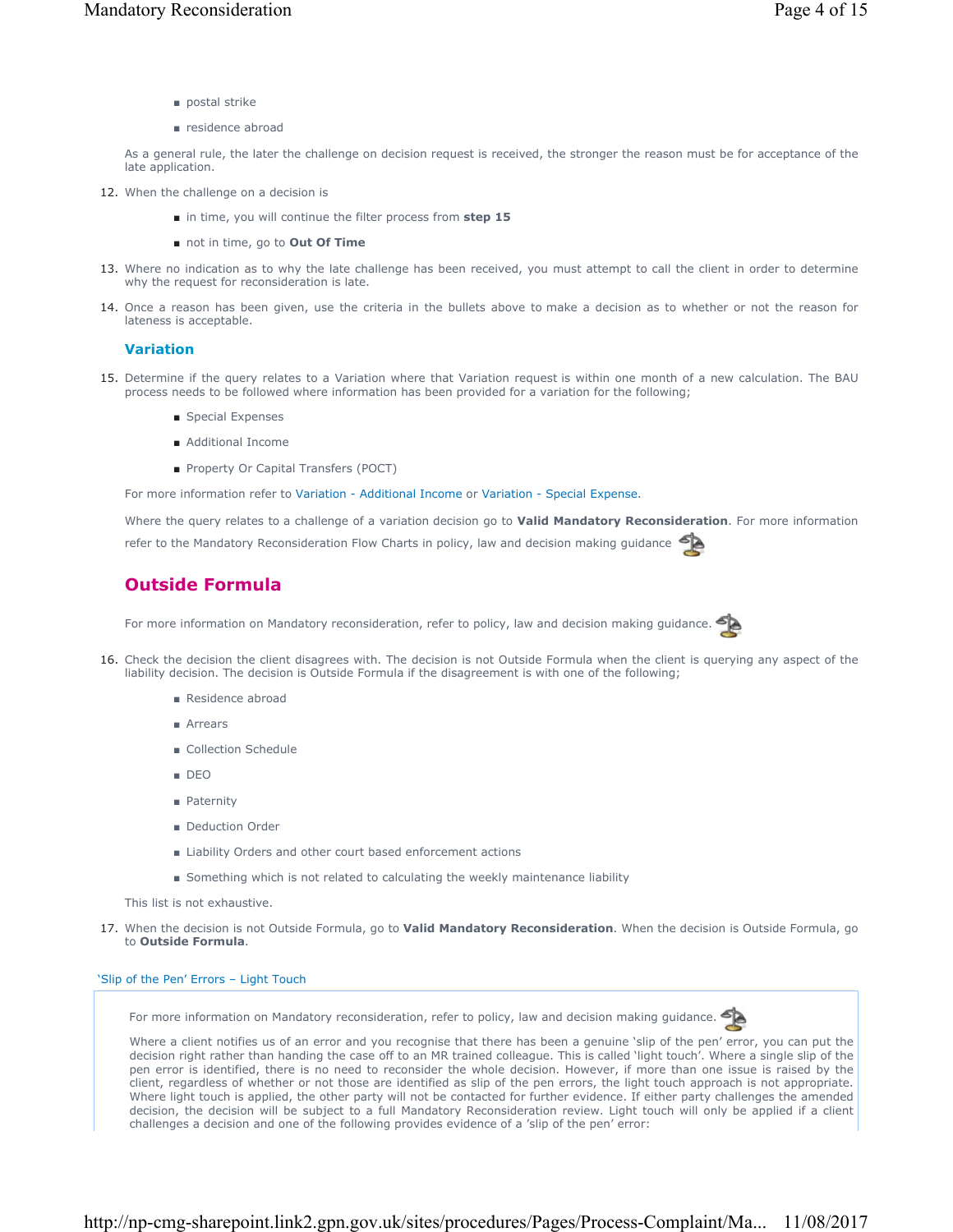- the information has been recorded correctly in Notes eg Notes recorded show both receiving parent and paying parent have stated two nights shared care, but only 1 is recorded on CMS
- the evidence is present eg paying parent has provided current income proof of £1,200, but £12,000 has been recorded. The proof has been scanned into CMS and is attached to an SR
- No other error has been identified

If the above criteria are not met, a full Mandatory Reconsideration is required.

1. Use the table below to determine if light touch is appropriate for the decision being challenged.

| Referral reason                          | Can slip of the<br>pen occur? | Will information be recorded?                                    | <b>Evidence examples</b>                                | To be<br>included? |
|------------------------------------------|-------------------------------|------------------------------------------------------------------|---------------------------------------------------------|--------------------|
| Current income                           | Yes                           | Yes                                                              | Wage slips attached to SR                               | Yes                |
| <b>Bonus</b>                             | Yes                           | Yes                                                              | Wage slips attached to SR                               | Yes                |
| Pension                                  | Yes                           | Yes                                                              | Wage slips attached to SR                               | Yes                |
| Expenses                                 | Yes                           | Yes                                                              | Wage slips attached to SR                               | Yes                |
| exchange Yes<br>Foreign<br>costs         |                               | Yes                                                              | Recorded in Notes as reason for Yes<br>change           |                    |
| Shared care                              | Transposition<br>errors       | Yes                                                              | Correct number of nights per Yes<br>week in Notes       |                    |
| Local Authority care                     | Yes                           | Yes                                                              | Correct number of nights per Yes<br>week in Notes       |                    |
| Effective date                           | Yes (CofC only)               | Yes                                                              | Letter attached to SR, Notes and Yes<br>voice recording |                    |
| Qualifying child                         | <b>No</b>                     | Child is considered a child once CIS N/A<br>interface complete   |                                                         | No.                |
| <b>Dividends</b>                         | <b>No</b>                     | Automatic population                                             | N/A                                                     | N <sub>0</sub>     |
| Relevant other child                     | <b>No</b>                     | Child is considered a child once $CIS N/A$<br>interface complete |                                                         | No.                |
| <b>HMRC</b> income                       | <b>No</b>                     | Automatic population                                             | N/A                                                     | <b>No</b>          |
| <b>Benefits</b>                          | <b>No</b>                     | Automatic population                                             | N/A                                                     | <b>No</b>          |
| Child<br>private No<br>in<br>arrangement |                               | Child is considered a child once CIS N/A<br>interface complete   |                                                         | N <sub>0</sub>     |

If the activity that triggered the need for the Mandatory reconsideration was not created by the person raising the MR service request refer to procedural exceptions - **Access MR trigger activity**.

- 2. Raise an SR via the inbound or outbound activity using the following;
	- **Process** = **Escalated Enquiries**
	- **Area** = **Mandatory Reconsideration**
	- **Sub Area** = **Mandatory Reconsideration**
- 3. Link the SR to the original decision SR by selecting the MVG button next to **Original Decision SR#** and picking the correct original decision SR, attach any documents and update the **Source.** Update the **Status** to **In Progress**.

If you are unable to link the original decision SR through the MVG, select the **Related SR** tab, for more information refer to 2012 System Overview.

- 4. Within the **More Info** tab, **Escalated Enquiries MR** sub-tab complete the following:
	- Reconsideration Decision Type use this field to capture the type of decision being reconsidered eg initial, revision, annual review etc.
	- **Driginal Decision SR#** ensure this has populated.
	- **Original Decision Date** this only pre-populates where the Original Decision SR has had at least one letter fulfilled.
	- **Effective Date** use this to record the effective date of the decision being challenged.
	- **Request Received Date** this value will be automatically populated by the system.
	- Reconsideration Details free text box use this to note all of the information and evidence provided by the client, whether this was in writing or via telephone.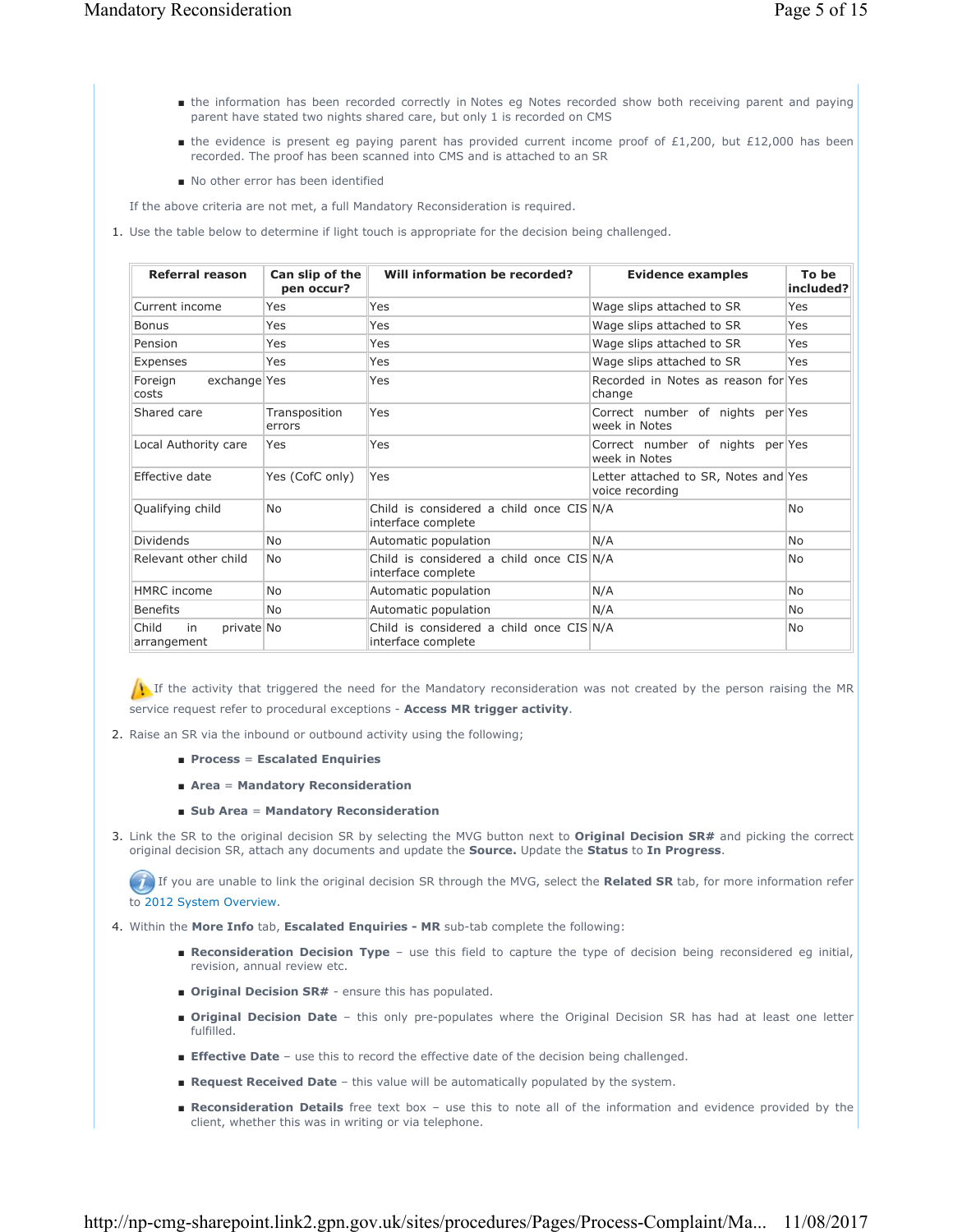5. Complete the system action to revise the decision. Launch the relevant SR as a child SR and follow the correct procedure in related items. Ensure you provide a summary of the action taken to complete the light touch within the **Reconsideration Details**.

Cancel any notification automatically issued by the **Mandatory Reconsideration** SR.

- Issue relevant notifications to both parties advising them of the revised decision via the child SR or **Perform Calculation** 6. SR following the relevant BAU process.
- 7. Update the **Resolution Code** of the mandatory reconsideration SR to:
	- **Revised Satisfied** if the revision has been completed and the client is happy with the outcome
	- **Revised Dissatisfied** if the revision has been completed, but the client is not happy with the outcome

depending on the outcome of the call. Ensure that all notes have been updated and **Findings** free text box is updated. Update the **Reason for Invalid MR** with **Invalid MR - Further Action**, **Reconsideration Decision**, **Applied Correctly** and **Revision Applicable fields** and any outstanding activities.

8. **Contact the client to give them an update and advise that letters informing them of the revised decision have been issued.** If the client is not satisfied with the outcome of the light touch MR then the decision will have to undergo a full Mandatory Reconsideration.

9. Update the **Mandatory Reconsideration** SR **Status** to **Closed** and the **Sub Status** to **Complete**.

### Out of Time

For more information on Mandatory reconsideration, refer to policy, law and decision making guidance.

1. Contact the client to explain why the mandatory reconsideration cannot be considered as they are past the time limit with no reasonable grounds.

If the activity that triggered the need for the Mandatory reconsideration was not created by the person raising the MR service request refer to procedural exceptions - **Access MR trigger activity**

- 2. Raise an SR via the inbound or outbound activity using the following
	- **Process = Escalated Enquiries**
	- **Area = Mandatory Reconsideration**
	- Sub Area = Mandatory Reconsideration
- Link the SR to the original decision SR by selecting the MVG button next to **Original Decision SR#** and picking the correct 3. original decision SR, attach any documents, update the **Source** and the **Status** to **In Progress**.

If you are unable to link the original decision SR through the MVG, select the **Related SR** tab, for more information refer to 2012 System Overview.

4. Within the **More Info** tab, **Escalated Enquiries - MR** sub-tab complete the following:

- Reconsideration Decision Type use this field to capture the type of decision being reconsidered eg initial, revision, annual review etc
- **Original Decision SR#** ensure this has populated.
- **Original Decision Date** this only pre-populates where the Original Decision SR has had at least one letter fulfilled.
- **Effective Date** use this to record the effective date of the decision being challenged.
- Request Received Date this value will be automatically populated by the system
- **Reconsideration Details** free text box use this to note all of the information and evidence provided by the client, whether this was in writing or via the telephone
- 5. Update the **Sub Status** to **Validate Grounds**.
- 6. Issue refusal to reconsider notification **CMSL5993** to the client.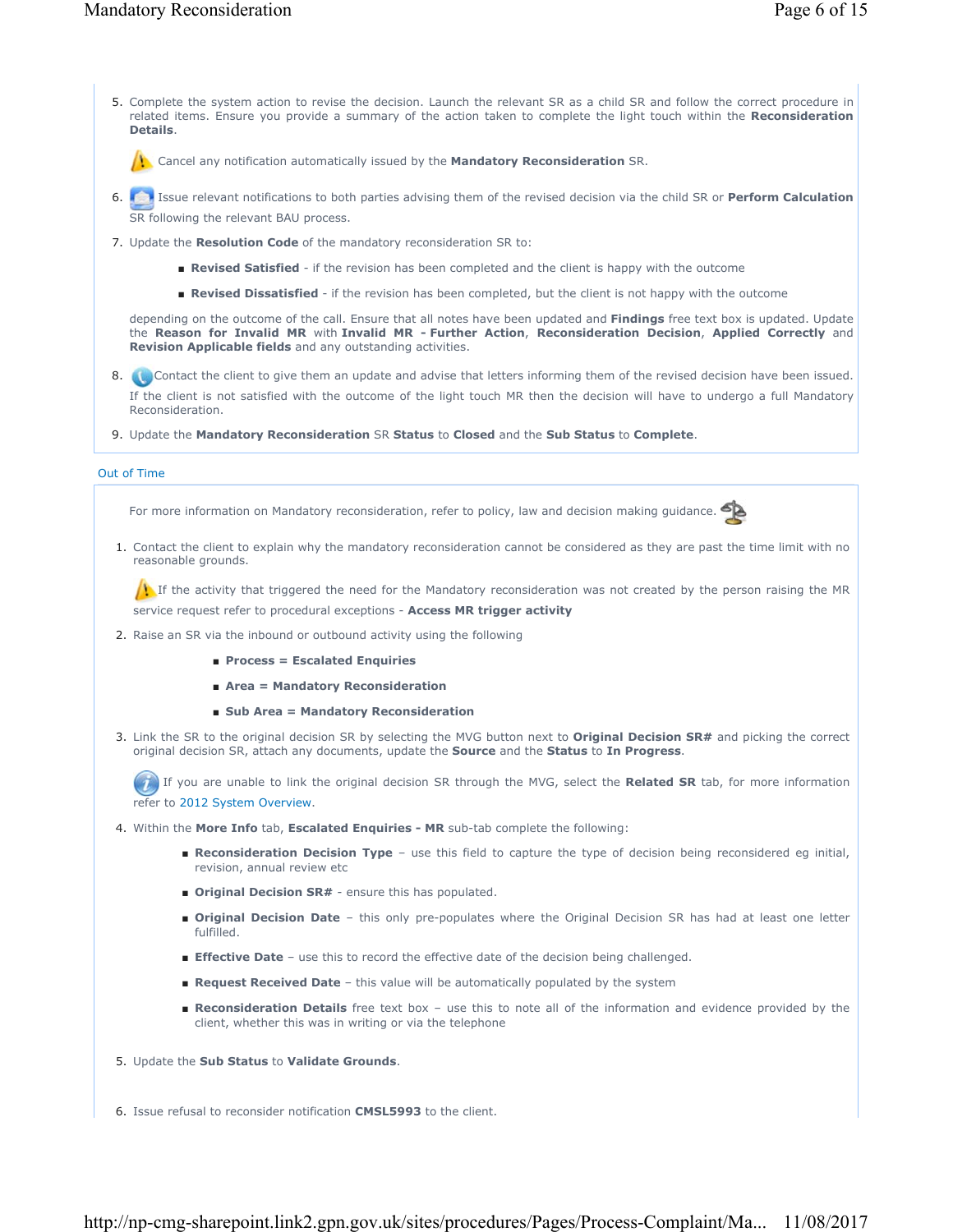Ensure that all notes have been updated and **Findings** free text box is updated. Update the **Resolution Code** using the 7. most relevant outcome (refer to procedural exceptions - **Resolution Codes**), then the **Reconsideration Decision**, **Applied Correctly** and **Revision Applicable** fields and complete any outstanding activities then **Complete** and **Close** the MR SR.

Outside Formula

For more information on Mandatory reconsideration, refer to policy, law and decision making guidance.



1. Contact the client to explain why the decision is Outside Formula, and route them to the appropriate line of business/court. Even though the case is not applicable for MR, the client will still have an outstanding query to be actioned.

If the activity that triggered the need for the Mandatory reconsideration was not created by the person raising the MR service request refer to procedural exceptions - **Access MR trigger activity**

- 2. Raise an SR via the inbound or outbound activity using the following
	- **Process = Escalated Enquiries**
	- **Area = Mandatory Reconsideration**
	- **Sub Area = Mandatory Reconsideration**
- Link the SR to the original decision SR by selecting the MVG button next to **Original Decision SR#** and picking the correct 3. original decision SR, attach any documents, update the **Source** and the **Status** to **In Progress**.

If you are unable to link the original decision SR through the MVG, select the **Related SR** tab, for more information refer to 2012 System Overview.

- 4. Within the **More Info** tab, **Escalated Enquiries MR** sub-tab complete the following:
	- Reconsideration Decision Type use this field to capture the type of decision being reconsidered eg initial, revision, annual review etc.
	- **Original Decision SR#** ensure this has populated.
	- **Original Decision Date** this only pre-populates where the Original Decision SR has had at least one letter fulfilled.
	- **Effective Date** use this to record the effective date of the decision being challenged.
	- **Request Received Date** this value will be automatically populated by the system
	- Reconsideration Details free text box use this to note all of the information and evidence provided by the client, whether this was in writing or via the telephone
- 5. Update the **Sub Status** to **Validate Grounds**.
- 6. If the client:
	- accepts, that the challenge to the decision is outside formula and may be dealt with by other means, e.g. change of circumstances or complaints, then no letter needs to be issued. If the client insists that the decision is reconsidered despite being outside formula then issue the refusal to reconsider notification **CMSL5993** to the client.
	- does not accept that the challenge to the decision is outside formula and the decision is non-liability related, issue the refusal to reconsider notification **CMSL5993** to the client.
	- insists that the decision is reconsidered despite being outside formula and the decision is liability related, issue the appropriate Mandatory Reconsideration Notice **CMSL5931** or **CMSL5932**.

There is no template available to pick for **CMSL5931** and **CMSL5932** on the system.

Ensure that all notes have been updated and **Findings** free text box is updated. Update the **Resolution Code** using the most 7. relevant outcome (refer to procedural exceptions - **Resolution Codes**), then the **Reconsideration Decision**, **Applied Correctly** and **Revision Applicable** fields and complete any outstanding activities then **Complete** and **Close** the MR SR.

Valid mandatory reconsideration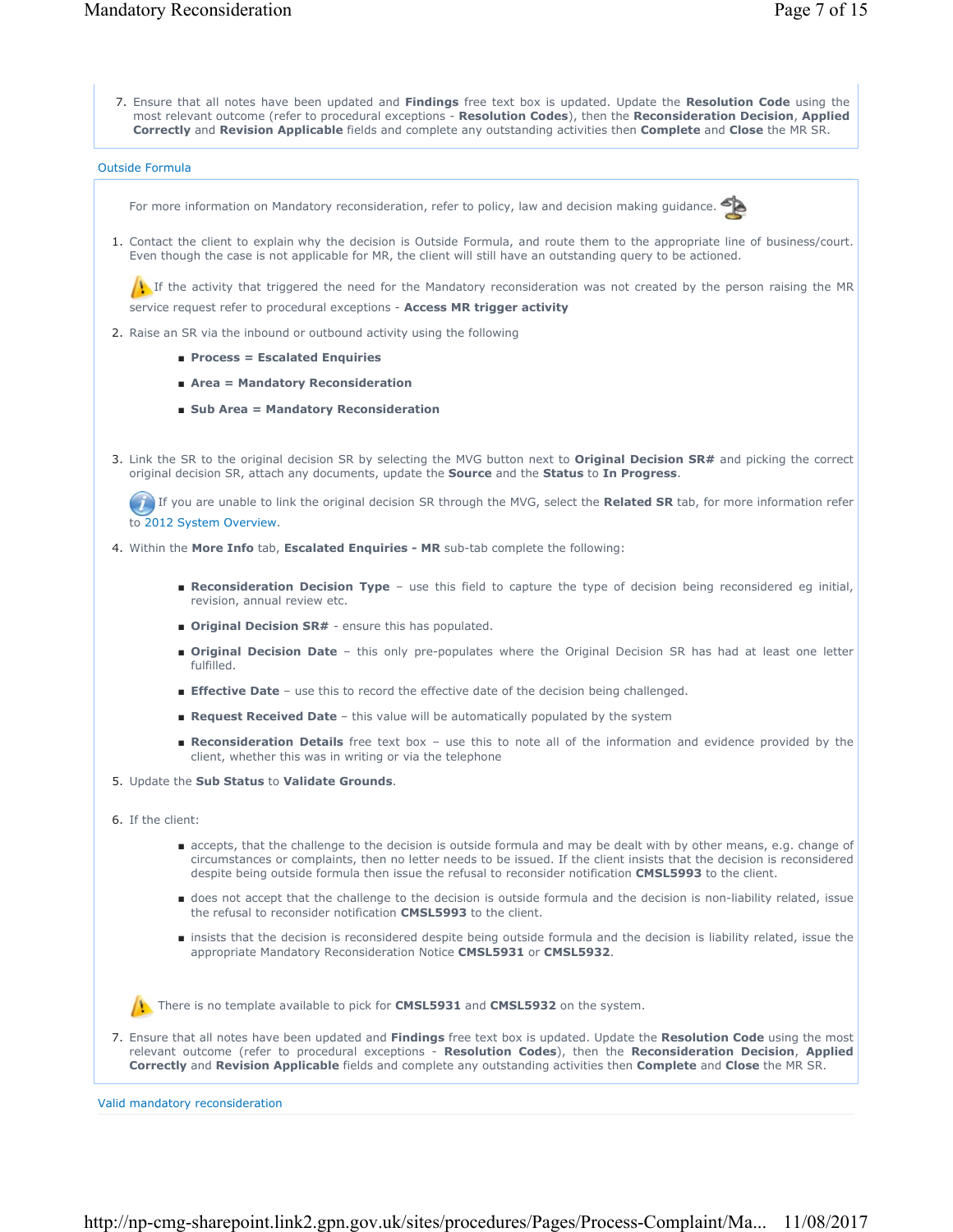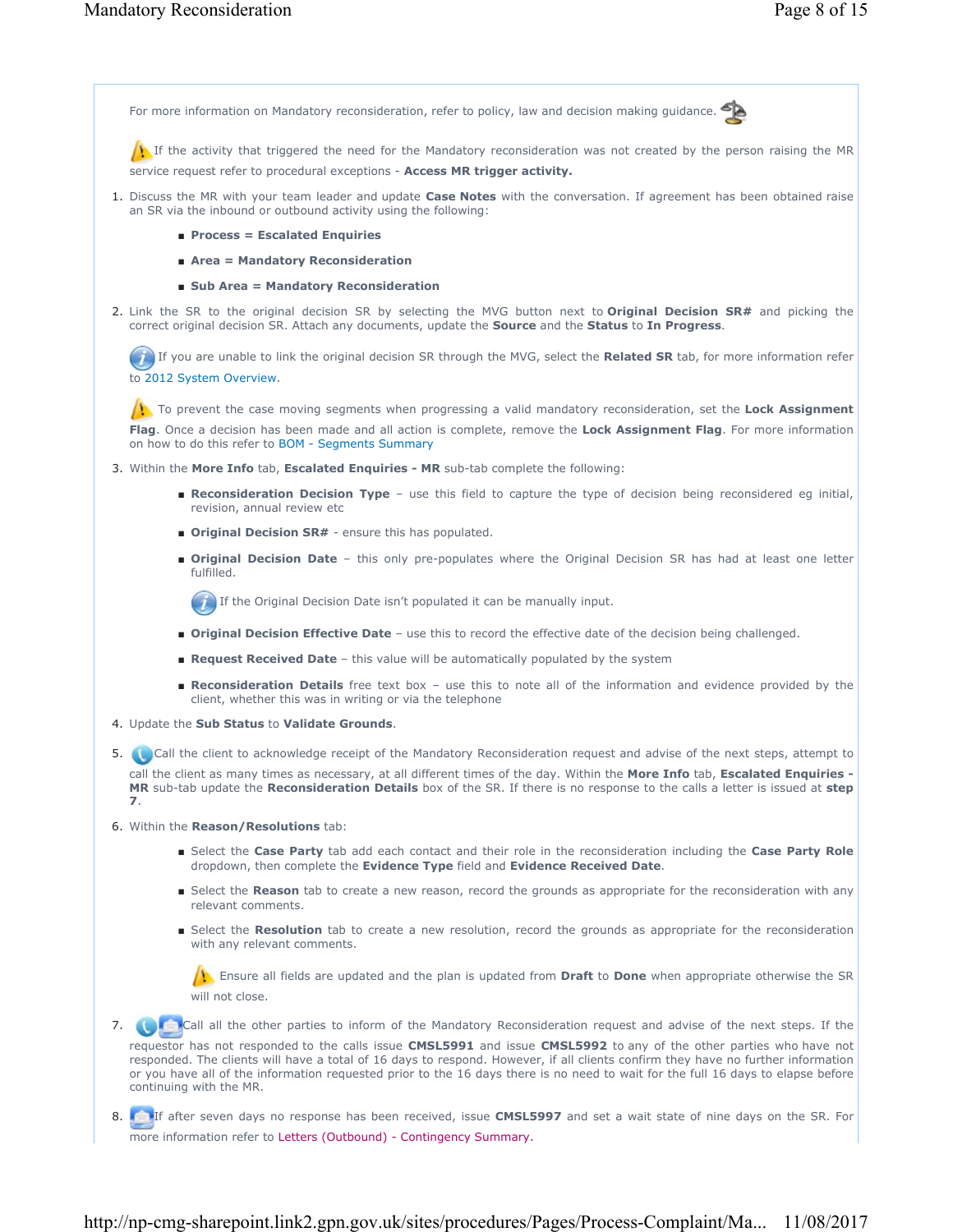- 9. Based on either the information supplied in making the original request or as a result of additional information supplied by the client, investigate the decision by conducting a full check of the decision under reconsideration.
- 10. Check the decision SRs and inbound correspondence.
- 11. Decide whether the evidence provided has an impact on the decision under revision. Any evidence should be analysed to see if a change of circumstances is being requested. For any CofC follow the BAU process, for more information refer to the relevant procedure in the related items.
- 12. If further information has not been received from the client, make a final decision based on the information available.
- 13. Use the checklist to check all of the components of the decision to ensure the information is correct and valid.

| HMRC income    | Variation            |
|----------------|----------------------|
| Current income | Effective date       |
| Bonus          | Closure              |
| Pension        | Shared care          |
| Expenses       | Flat rate            |
| Dividends      | Qualifying child     |
| Benefits       | Relevant other child |

- 14. Determine if there has been any misrepresentation of legislation, new evidence, contradictory evidence or incorrect evidence recorded etc. to determine what information is required to complete the Mandatory Reconsideration.
- 15. Once you have reviewed and analysed the information, make a decision as to whether the decision under Mandatory Reconsideration can be revised or not. Note the MR decision in the **Findings** field, and update **Decision Applied Correctly** and **Revision Applicable** fields. If the decision is to be revised go to **step 17**, but if the decision will not be changed then go to **step 16**.
- 16. Update Reconsideration Details box on the SR with the reason the decision cannot be changed. You must still follow the Mandatory Reconsideration process, go to **step 18**.
- 17. Complete the system action to revise the decision. Launch the relevant SR as a child SR or standalone SR (where possible relate the standalone SR to the **Mandatory Reconsideration** SR via the **Related SRs** tab), and follow the correct procedure in the **Related Items** tab. Once all relevant action has been completed on the **Child** SR or standalone SR, leave it open and provide a summary of the action taken to complete the Mandatory Reconsideration in the **Findings** free text box. Do not close this child or standalone SR until letters are issued at **step 21**.

If the client supplies acceptable evidence from HMRC which shows the Historic HMRC Income figure held at the time of the CMG decision differed to that held by HMRC, contact AAC to raise an incident. When considering acceptable evidence please refer to Policy, Law and Decision Making Guidance

If there is doubt in understanding acceptable evidence through Policy, Law and Decision Making Guidance please consult with Advice and Guidance Team

**CMSL5994** and **CMSL5995** are issued from the **Perform Calculation SR** within the Revision/Change SR not the **Mandatory Reconsideration SR**. If the original decision is unchanged following Mandatory Reconsideration **CMSL5949** and **CMSL5948** are issued from the **Mandatory Reconsideration SR**.

- 18. Ensure that the reconsidered decision is on or after 28th October 2013, this is a precaution. Where the reconsidered decision is before 28th October 2013, the correct notifications must be issued. For more information refer to Dispute Resolution.
- 19. If the decision has been revised issue two copies of the **CMSL5994** to the paying parent and two copies of the **CMSL5995** to other parties affected by the decision via the child SR (or grandchild SR), or standalone SR. For more

information on reissuing letters refer to Letters (Outbound) - Send Copy. If the decision has not been revised, issue two copies of Mandatory Reconsideration Notice **CMSL5948** to the paying parent and two copies of the **CMSL5949** to the receiving parent. If the Mandatory Reconsideration relates to a Variation, issue the correct decision letters through the **Variation child or standalone SR.**

Where the paying parent is on benefits and mandatory reconsideration results in the liability changing from flat rate to nil assessment then the **CMSL5995** has to be issued to the receiving parent clerically and edited so it does not state child maintenance payments will be unaffected.

20. Update the Resolution Code of the Mandatory Reconsideration SR using the most relevant outcome. There is a full list of resolution codes and the scenario in which to use them held in the Procedural Exceptions tab for further information. Ensure that all **notes** have been updated and the **Findings** free text box is updated. Update any outstanding activities.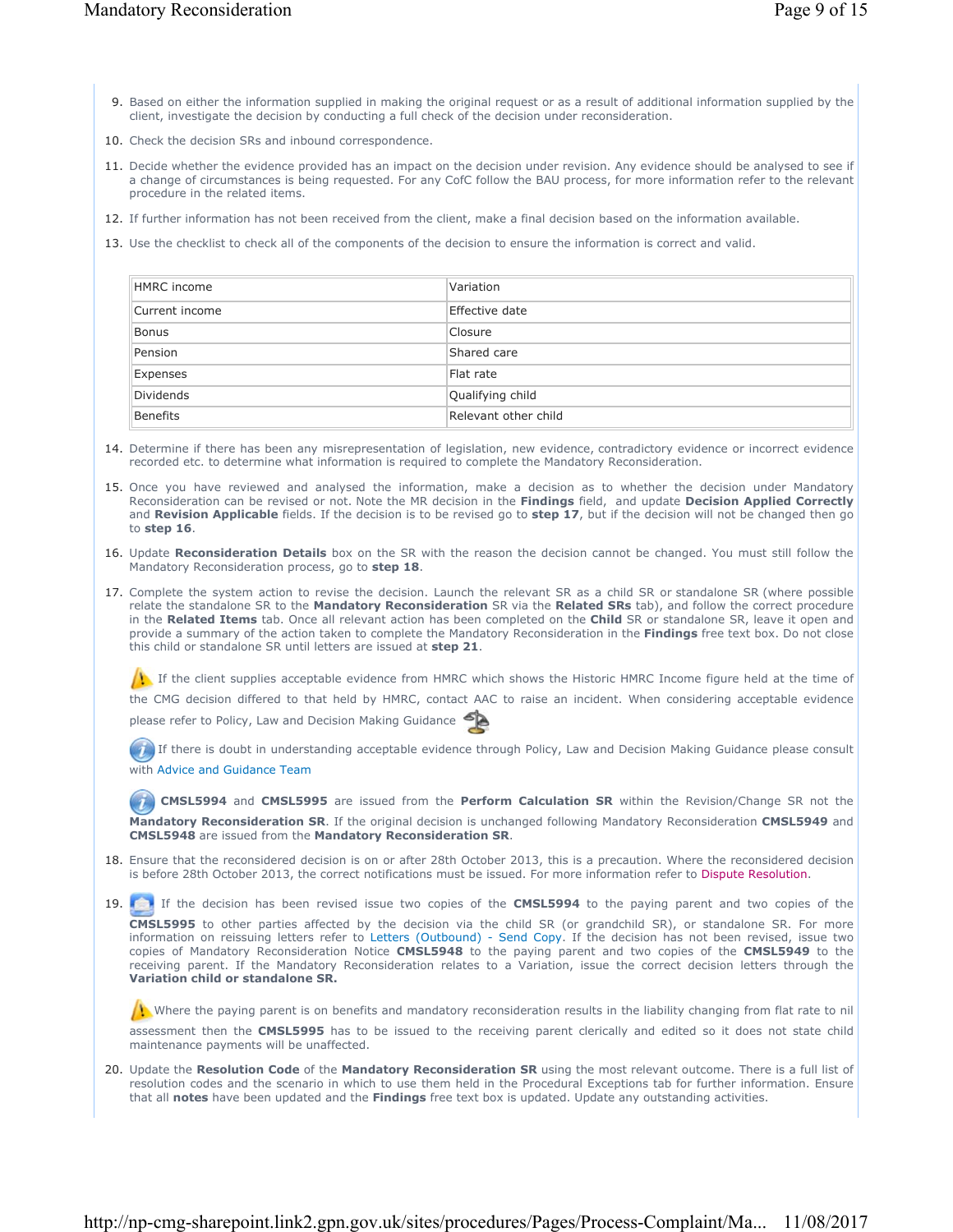Ensure all fields are updated within the **Reason/Resolutions** tab and the plan is updated from **Draft** to **Done** otherwise the SR will not close.

- 21. Contact the client to give them an update and advise that letters have been issued. If the client is not satisfied with the outcome of the MR they will need to appeal directly to HMCTS. For more information refer to Direct Lodgement.
- 22. Update the **SR Status** to **Closed** and **Sub Status** to **Complete** on any child SR or standalone SR and then the MR SR.

#### **Withdrawal**

The client can withdraw the request for Mandatory Reconsideration at any time in the lifecycle of the MR.

The other party must be consulted to see if they agree with the withdrawal.

- 1. If the other party agrees to the withdrawal and no information relating to a material change has been received from either client then:
	- Update the Case Notes. Notes must be comprehensive and detail everything that was discussed as they may be needed as the basis of a MR/appeal/refusal at a later date.
	- No further action needs to be taken. Update the Resolution Code to Closed entered in error, complete any outstanding activities then Complete and Close the MR SR.
- 2. If either party has provided information pertaining to a material change then this must be pursued through the Revision process appropriate to that change. For more information on the revisions process see Related Items.
- If the other party disagrees with the applicant's request for withdrawal then the Mandatory Reconsideration must continue 3. with appeal rights being conferred at the conclusion of the process via the Mandatory Reconsideration Notice.

Case Closure Mandatory Reconsideration

If a client challenges a decision about case closure relating to residual arrears or the case closure journey determine:

- If financial transition is complete, i.e. the residual arrears are held on CMS 2012, contact the 93 /03 Rules Reassessment team based in CMS 2012 to source the Legacy information (2003 or 1993 Scheme information from CS2, CSCS or Clerical Case Database) needed to progress the mandatory reconsideration.
- If the client challenges a decision at any point in the case closure journey, in relation to the case closure process, and financial transition is complete then the mandatory reconsideration must be dealt with by CMS 2012.
- If the client has been advised about residual arrears in a case closure letter and financial transition to CMS 2012 is not complete the mandatory reconsideration must be dealt with by the Legacy Case Closure team (2003 or 1993 Scheme).
- If the client challenges a decision at any point in the case closure journey in relation to the case closure process and financial transition is not complete then the mandatory reconsideration must be dealt with by the relevant Legacy Case Closure team (2003 or 1993 Scheme).
- If the client has an open mandatory reconsideration with both Legacy (2003 or 1993 Scheme) and CMS 2012 then the caseworkers dealing with the scheme specific challenges should liaise internally to ensure all the client's issues are being worked through and the best customer service is provided across the two schemes.

#### Access MR Trigger activity

If the activity that triggered the need for the Mandatory Reconsideration was not created by the person raising the Mandatory Reconsideration Service Request then:

### **Option 1**

- 1. Locate the contact activity that triggered the mandatory reconsideration in the **Contact Screen / Inbound Interaction / Outbound Interaction** view.
- 2. Highlight the row with activity and select the MVG button in the **Employees** field.
- 3. Search for your own Staff Number and select **Add.**
- 4. Tick **Primary User** against own Staff Number and select **Ok**.
- 5. Select **Ctrl + Save** and access the **inbound or outbound activity** via the hyperlink.
- 6. Within the **inbound or outbound activity**, change the **Status** to **In Progress** and select **Ctrl + Save**.
- 7. Select the **Activity Service Request** view and create a new **Mandatory Reconsideration SR**.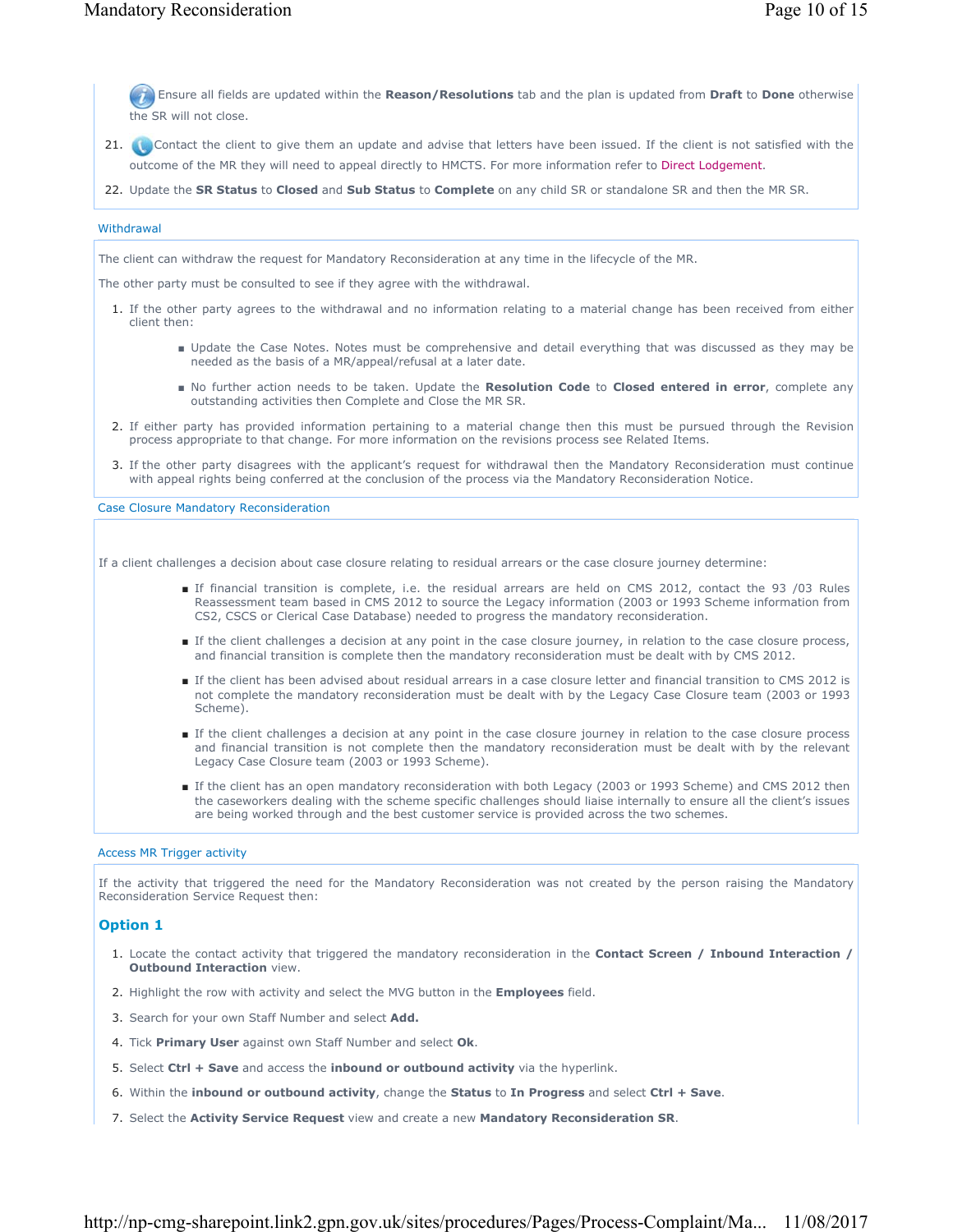# **Option 2**

- 1. Locate the Service Request that contains the inbound or outbound activity that triggered the mandatory reconsideration.
- 2. Select the **inbound or outbound activity** hyperlink in the SR screen.
- 3. Select the **Activity Service Request** view.
- 4. Create a new **Mandatory Reconsideration SR**

## Northern Ireland

Mandatory Reconsideration came into force in respect of child maintenance decisions in Northern Ireland from 11 July 2016.

Replace Child Maintenance Group (CMG) with the Northern Ireland Child Maintenance Service (NICMS).

Replace Her Majesty's Court and Tribunal Service (HMCTS) with The Appeals Service (TAS).

Replace decision date 28th October 2013 with 11 July 2016.

NI versions of the Mandatory Reconsideration letters to be used. Note that at present all NI Mandatory Reconsideration letters need to be issued clerically. These will need to be scanned and saved to CMS2012.

### Resolution Codes

| <b>Resolution Code</b>                 | <b>Scenario</b>                                                                                                                      |  |  |
|----------------------------------------|--------------------------------------------------------------------------------------------------------------------------------------|--|--|
| Closed entered in error                | The SR has been raised erroneously. i.e. client is actually requesting a change of circumstances or<br>making a complaint            |  |  |
| LCRD closure                           | SR opened in error - client wants LCRD action instead                                                                                |  |  |
| Refuse<br>revise<br>to<br>dissatisfied | -The decision has been reconsidered and will not be revised in the clients favour and the client is<br>dissatisfied with the outcome |  |  |
| Refuse<br>revise<br>to<br>satisfied    | -The decision has been reconsidered and will not be revised and the client is satisfied with the outcome                             |  |  |
| Revise dissatisfied                    | The decision has been reconsidered and will be revised not in the clients favour and the client is<br>dissatisfied with the outcome. |  |  |
| Revise satisfied                       | The decision has been reconsidered and will be revised and the client is satisfied with the outcome                                  |  |  |

### Transitioned case group - initial effective date checks

# **Transitioned case group - initial effective date checks**

- 1. Check the initial effective date of the case on the system and confirm whether the effective date held aligns with the date the letter notifying of the liability was issued (CMSL0039 or CMSL0084 for Receiving parent applications and either CMSL3400, CMSL4096 or CMSL4101 for paying parent applications), the aligning is based on the phase 1 rules for setting the effective date. Steps to confirm the effective date are listed below. The phase 1 rules were:
	- **For letters issued by the system** The date the system created the letter which informs the Paying Parent of their 2012 Scheme liability + next working day + two calendar days
	- **For letters issued clerically** The date the letter was issued clerically + two calendar days

Some clerical letters were issued with just one calendar set instead of two, a decision was made at the time to allow these

2. If the initial effect date aligns with the letter issue date, then the case can continue as normal. For the cases that don't align, an incident will need to be raised with the area advice centre (AAC) and the customers expectations managed in regards to possible delays until the issue is resolved.

# **Confirming the effective date and letter issue date**

## **2012 scheme case that triggered transition**

- 1. In the **Case view**, select **Activities**.
- 2. Select **Query**, in Type, select Letter Outbound Auto from the drop down pick list to view all system letters issued for case then select and drill down on relevant record for **Liability Statement (Applicant Type = PWC)** or **Issue Maintenance Calculation Decision for NRP (Applicant Type = NRP).**
- 3. Select **Go To Correspondence** to view Letter Template.
- 4. Under **Template Name**, view **Created field** to confirm date system created the letter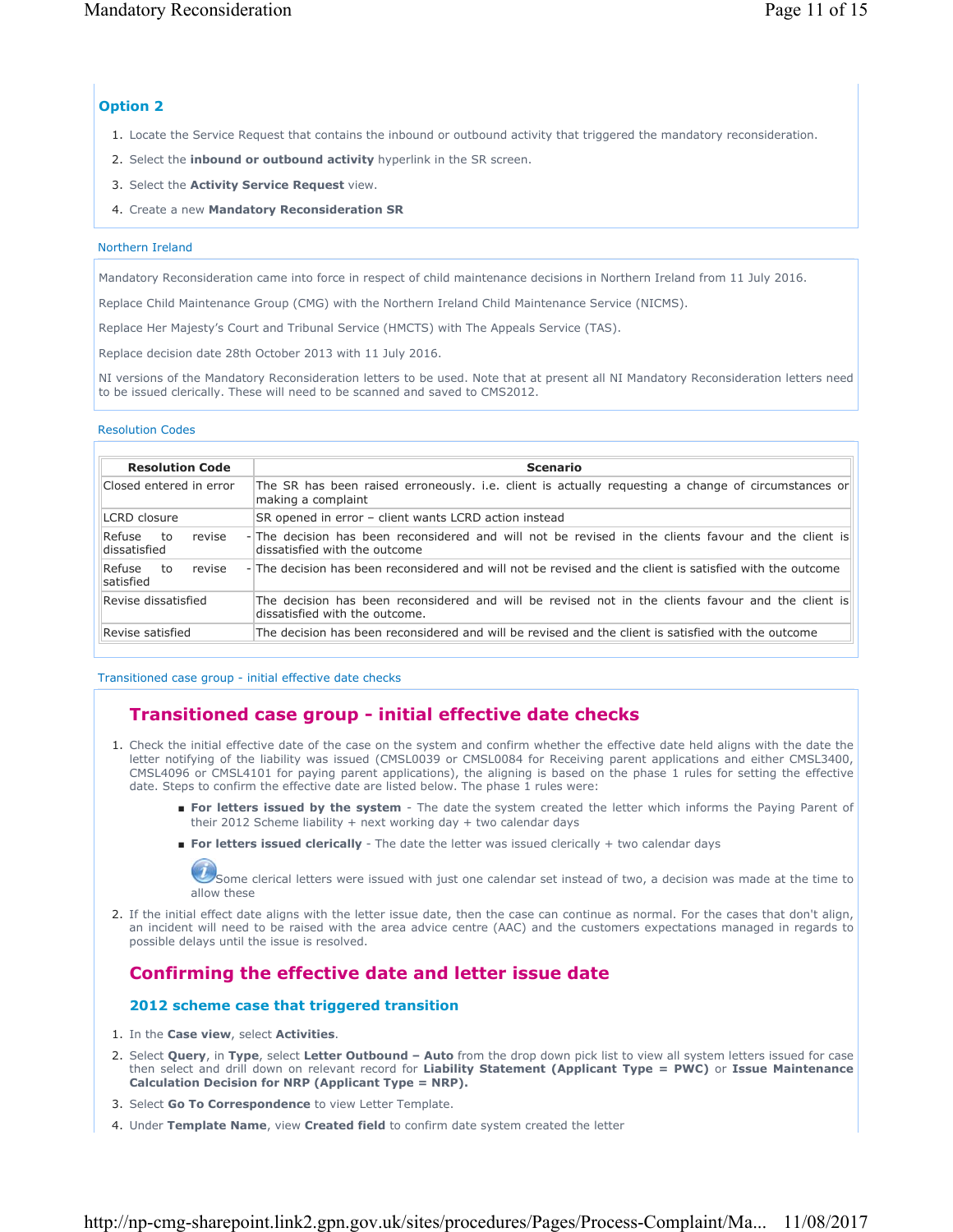- 5. Check **Status** field to confirm that letter was successfully fulfilled
- 6. Select **Open Generated Document** to view actual letter on the system
- 7. The Effective Date in the letter should align with Letter created date + Next Working Day + 2 calendar days
	- Example:
		- **Exerchange Letter created date =**  $18/09/2013$
		- $\blacksquare$  Next Working day = 19/09/2013
		- $\blacksquare$  Initial Effective Date = 21/09/2013
- 8. In the **Summary Case Details**, view the **Effective Date** field. If this date does not match the Initial Effective Date, then the effective date on the case needs to be changed to align with this date (action to amend this date on system will be taken in certain case scenarios). If there is no record of any system generated letter being created or successfully fulfilled, then you will need to confirm whether a clerical letter was issued and obtain details of when the letter was issued.

Where there are cases that have transitioned, a check will need to be made to ensure the effective date is correct. For more information see **Cases that have transitioned below**.

9. If you are unable to establish the correct Initial Effective Date you should refer the case to Advice and Guidance to provide guidance on the correct initial effective date. Where Advice and Guidance determine there is no evidence that the Effective date letter has been issued refer to **Corrective Action** below.

### **Cases that have transitioned**

For Phase 1 where 1993/2003 scheme cases have had the liability ended for reactive transition, the liability is ended the day before 2012 Scheme liability starts to ensure that these clients have continuous liability, if 2012 Scheme effective dates are changed, this means that the Transition Date (Legacy Liability End Date) must also be changed.

This action is only required where legacy cases had on-going liability at the point of transition.

- In **Case view**, navigate to the **More Info** tab of each case. If the **Application Type** field shows **Reactive With Pause** then 1. the case had a legacy liability at transition, if not no further action is necessary.
- 2. Select the **Paying Parent's surname** and navigate to the Paying Parent's **More Info** tab
- 3. The Transition Date field shows the date legacy liability end date, where this date needs to be changed to align with a revised 2012 Scheme initial effective, the revised date must be recorded in **Notes** as it cannot be changed on the system.
- 4. As the 1993/2003 scheme case is closed, a revised transition date will need to be provided to the 1993/2003 Re-Assessment Team so a clerical adjustment to the 1993/2003 scheme liability and arrears can be made. Email the case details to **CM 2012 Scheme 1993-2003 reassessment team**.

## **Corrective action**

For both the 2012 scheme case and the transition case, where it is identified that the effective date needs to be changed, corrective action will also need to be taken. The action is dependent on where the case's are in their lifecycle:

- **Pre-Initial Effective date** Your team leader has the steps necessary to correct the effective date
- **Post-Initial Effective date** Raise an incident via AAC who can provide case specifics steps

### CMSL5511 - Free Text Letter

This letter can be used when no other letter is appropriate. It has a free text paragraph to write your query/statement

#### CMSL5931 - Mandatory Reconsideration Notice (Outside Formula) - Paying Parent

This letter is used to advise the paying parent of the outcome of the mandatory reconsideration when the request is out of formula, including the next steps a client must take where they disagree with the decision regardless of the decision, and appeal rights.

CMSL5932 - Mandatory Reconsideration Notice (Outside Formula) - Receiving Parent

This letter is used to advise the receiving parent of the outcome of the mandatory reconsideration when the request is out of formula, including the next steps a client must take where they disagree with the decision regardless of the decision, and appeal rights.

CMSL5948 - Result of Mandatory Reconsideration when there is No Change to Liability - Paying Parent

This letter is used to advise the Paying Parent of the outcome of the Mandatory Reconsideration where the decision is not changing.

CMSL5949 - Result of Mandatory Reconsideration when there is No Change to Liability - Receiving Parent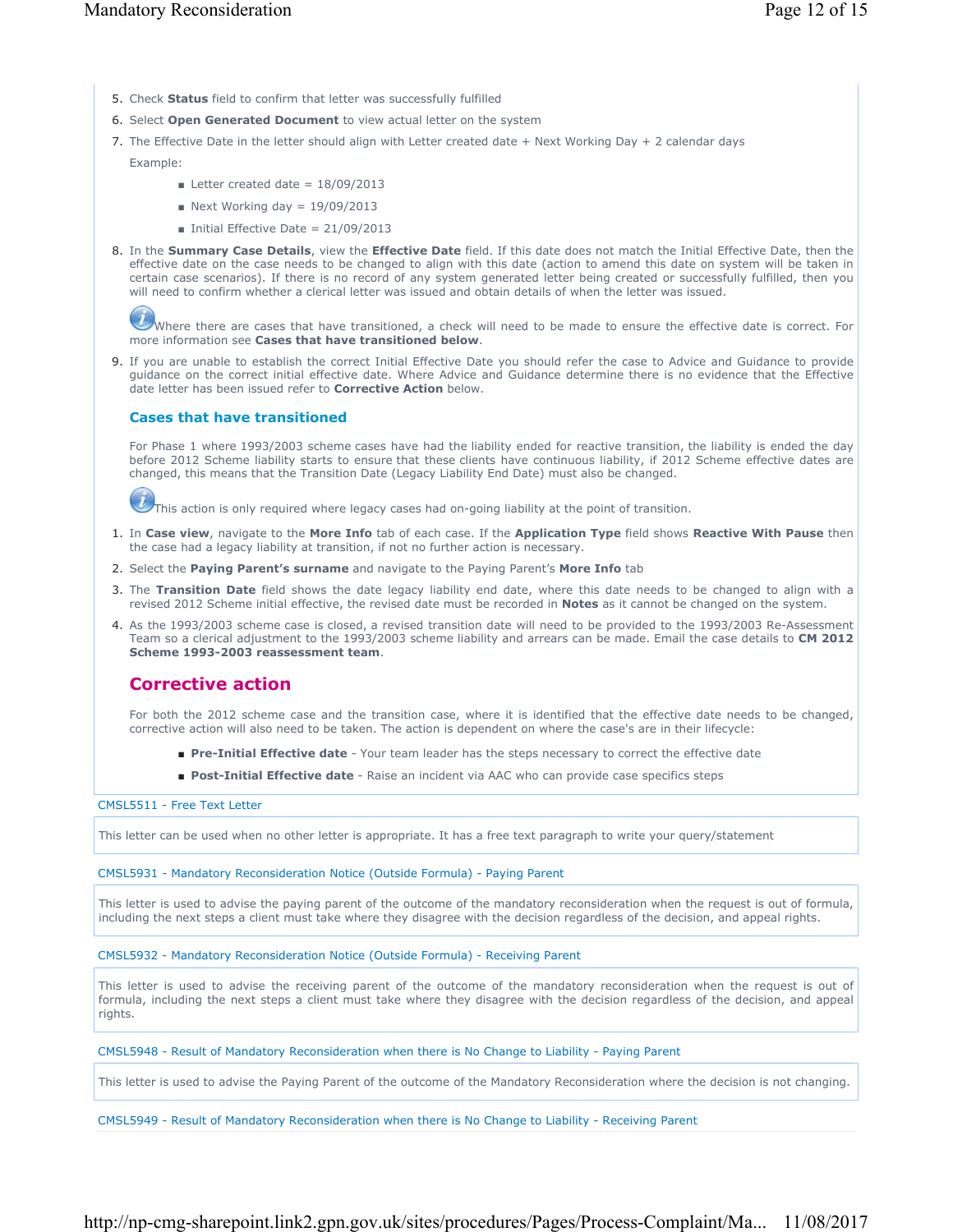This letter is used to advise the Receiving Parent of the outcome of the Mandatory Reconsideration where the decision is not changing.

### CMSL5991 - Mandatory Reconsideration Acknowledgement - Requesting party

This letter is used to acknowledge the MR request has been received

#### CMSL5992 - Mandatory Reconsideration Acknowledgement - Other party/ies

This letter is used to acknowledge the MR request has been received

### CMSL5993 - MR Refuse to Reconsider

This letter contains no reconsideration/appeal rights and only the client requesting the reconsideration will receive a refusal to reconsider notification.

### CMSL5994 - Mandatory Reconsideration Notice - Paying Parent

This letter is used to advise the Paying Parent of the outcome of the Mandatory Reconsideration. FT0001 and FT0003 can be issued with this letter.

Complete the free text box with a summary of the new decision.

### CMSL5995 - Mandatory Reconsideration Notice - Receiving Parent

This letter is used to advise the Receiving Parent/s of the outcome of the Mandatory Reconsideration. FT0002 and FT0004 can be issued with this letter.

Complete the free text box with a summary of the new decision.

### CMSL5997 - Mandatory Reconsideration Reminder

This letter is used to remind all parties to send in the requested information

### FT0001 - Paying Parent - Part B Payment Plan

This is issued with the CMSL5994

### FT0002 - Receiving Parent - Part B Table

This is issued with the CMSL5995

### FT0004 - Paying Parent - Part C Payment Plan

This is issued with the CMSL5994

### FT0005 - Receiving Parent - Part C Expected Payment Plan

This is issued with the CMSL5995

### CMSB048 - What to do if you think your decision is wrong

Fact Sheet issued to client.

Related Items

Advice and Guidance - Create Request

Appeals - Pre 28/10

Appeals - Prepare for Tribunal

Change - Carer Status - Paying Parent Not Carer of ROC

Change - Carer Status - Receiving Parent Not Primary Carer of QC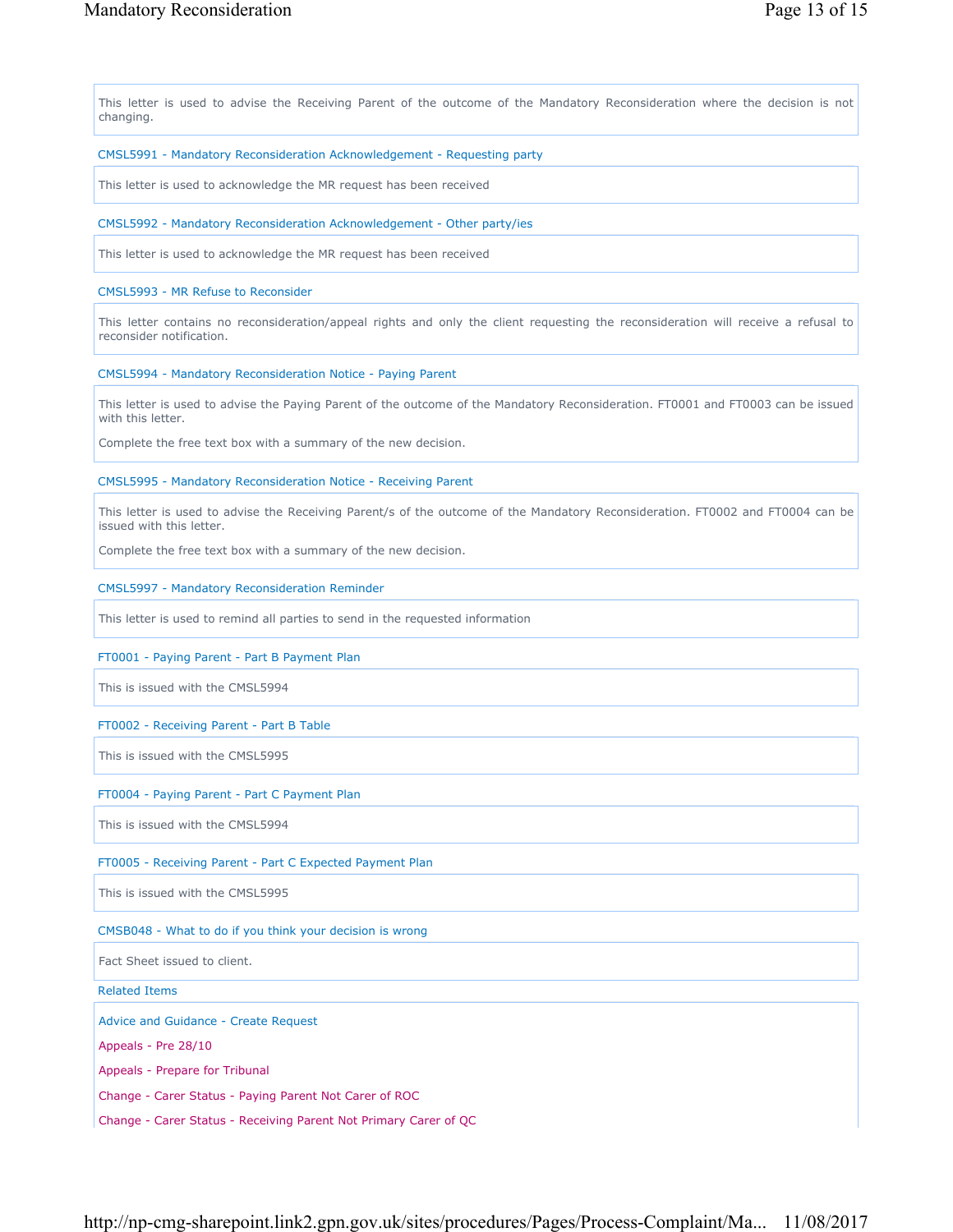| Change - Service Type - To Direct Pay                                                                         |
|---------------------------------------------------------------------------------------------------------------|
| Change - Service Type - To Collect and Pay                                                                    |
| Change - Address Details                                                                                      |
| Change - Benefit Status/Details                                                                               |
| Change - Contact Details                                                                                      |
| Change - Contact Preferences                                                                                  |
| <b>Change Employment Status</b>                                                                               |
| Change - Income                                                                                               |
| Change - Name/Gender/D.O.B.                                                                                   |
| Change - Payment Frequency/Collection Date                                                                    |
| Close Case - Reverse/Revise                                                                                   |
| <b>Complaints Overview</b>                                                                                    |
| Complaint/Dissatisfaction - Log                                                                               |
| Direct Lodgement - Appeals Post 28/10                                                                         |
| <b>Dispute Resolution</b>                                                                                     |
| Effective Date - Client Challenge                                                                             |
| Existing Case - New ROC                                                                                       |
| <b>Off Benefit</b>                                                                                            |
| On Benefit                                                                                                    |
| Revision/Correction - Carer Status - Paying Parent Not Carer of ROC                                           |
| Revision/Correction - Carer Status - Receiving Parent Not Primary Carer of QC                                 |
| Revision/Correction - Change to Benefit Details/Status                                                        |
| Revision/Correction - Change to Employment Status                                                             |
| Revision/Correction - change to Income                                                                        |
| Revision/Correction - Change to Shared Care                                                                   |
| Revision/Correction - FTE Status (QC)                                                                         |
| Revision/Correction - FTE Status (ROC/CIFBA)                                                                  |
| Revision/Correction - New QC                                                                                  |
| Revision/Correction - New ROC/CIFBA                                                                           |
| Revision/Correction - Paying Parent Not The Father                                                            |
| Variation - Additional Income                                                                                 |
| Variation - Special Expense                                                                                   |
| When would I need to use a stand alone SR rather than raising a child SR of the Mandatory Reconsideration SR? |

If the paying parent has a multi case group the SR which needs to be amended may relate to a different case within the group, a stand alone SR would then be raised as an alternative to a child SR. Also if there are issues in raising the SR as a child SR then the SR would need to be raised as a stand alone SR and where possible link to the mandatory reconsideration SR via the Related SRs tab.

How do I raise a Service Request against an inbound activity?

Select on the activity hyperlink (call or letter etc.) in the **Type column** to go to the **Activity Screen**. Then select the **Service Request View** within the Activity Screen and select the **New** button to create a service which will be linked to the inbound activity. For more information refer to the 2012 Business As Usual Mandatory Reconsideration Training portal.

Can the 14 + 2 days time limit for evidence be extended?